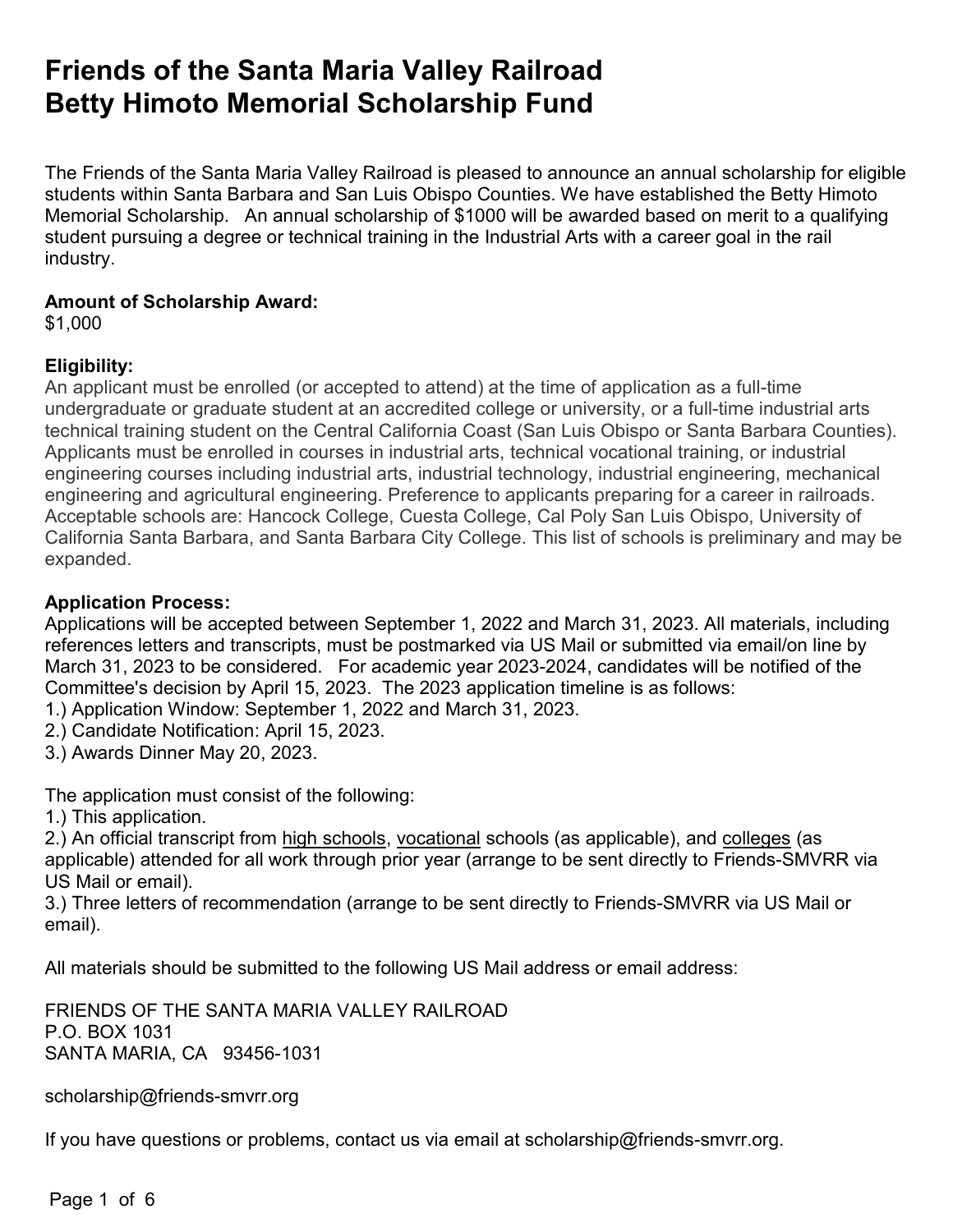This Page Intentionally Left Blank.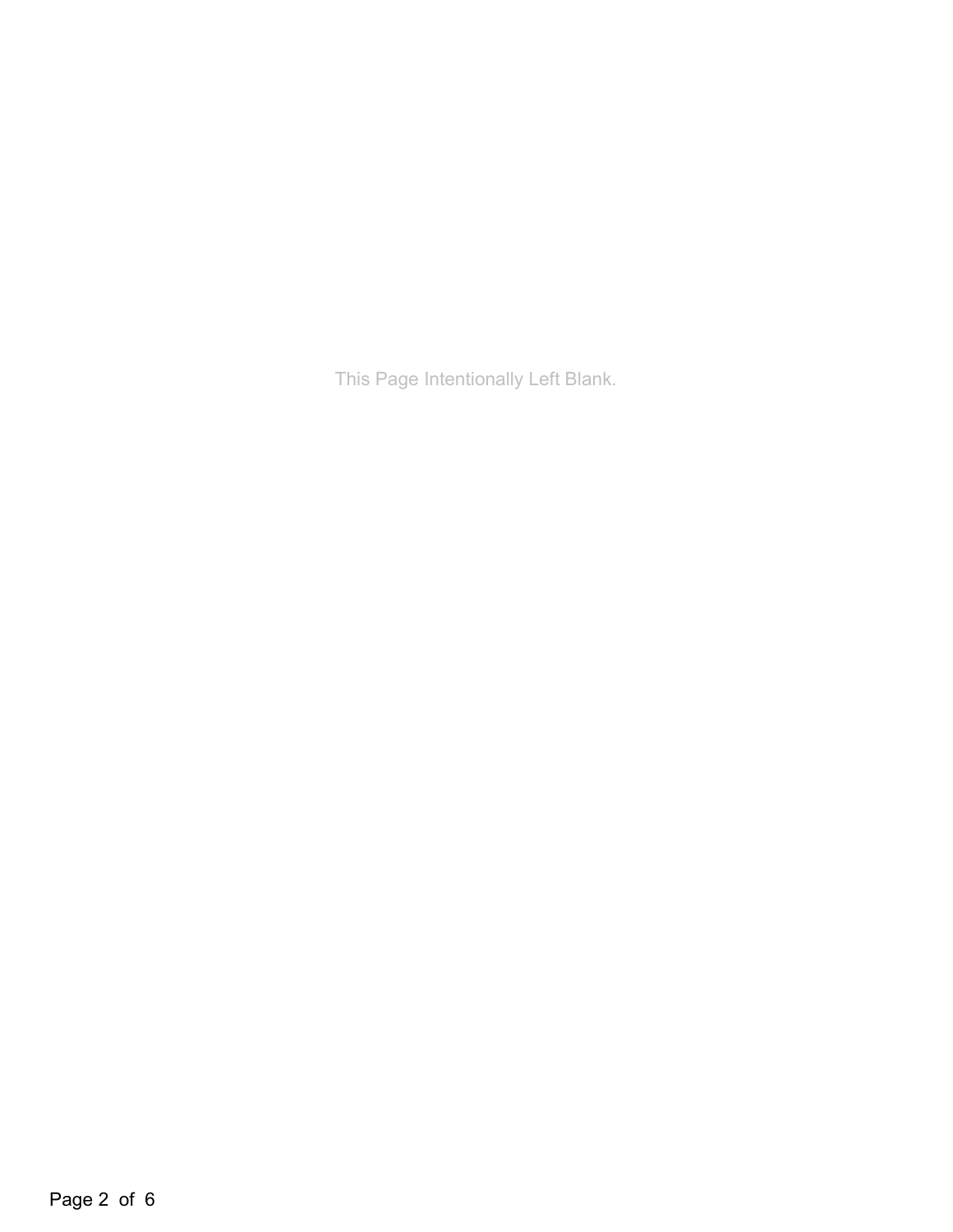#### FRIENDS OF THE SANTA MARIA VALLEY RAILROAD SCHOLARSHIP APPLICATION

This scholarship will be awarded on merit and is intended for students interested in a Railroad Industry career.

Be sure to submit all of the following prior to the deadline.

1.) This application.

2.) An official transcript from high schools, vocational schools, and colleges (as applicable) attended for all work through prior year (arrange to be sent directly to Friends-SMVRR via US Mail or email).

3.) Three letters of recommendation (arrange to be sent directly to Friends-SMVRR via US Mail or email).

Please type or print the following information, attaching additional sheets if more space is needed.

## A. PERSONAL INFORMATION

| NAME:                              |        |      |  |
|------------------------------------|--------|------|--|
| First                              | Middle | Last |  |
| <b>HOME ADDRESS:</b>               |        |      |  |
| <b>Street</b>                      |        |      |  |
| City State Zip                     |        |      |  |
| <b>CONTACT INFO:</b>               |        |      |  |
| Telephone Number                   |        |      |  |
| E-Mail Address                     |        |      |  |
| Personal Website                   |        |      |  |
| Facebook/Instagram/Twitter/Youtube |        |      |  |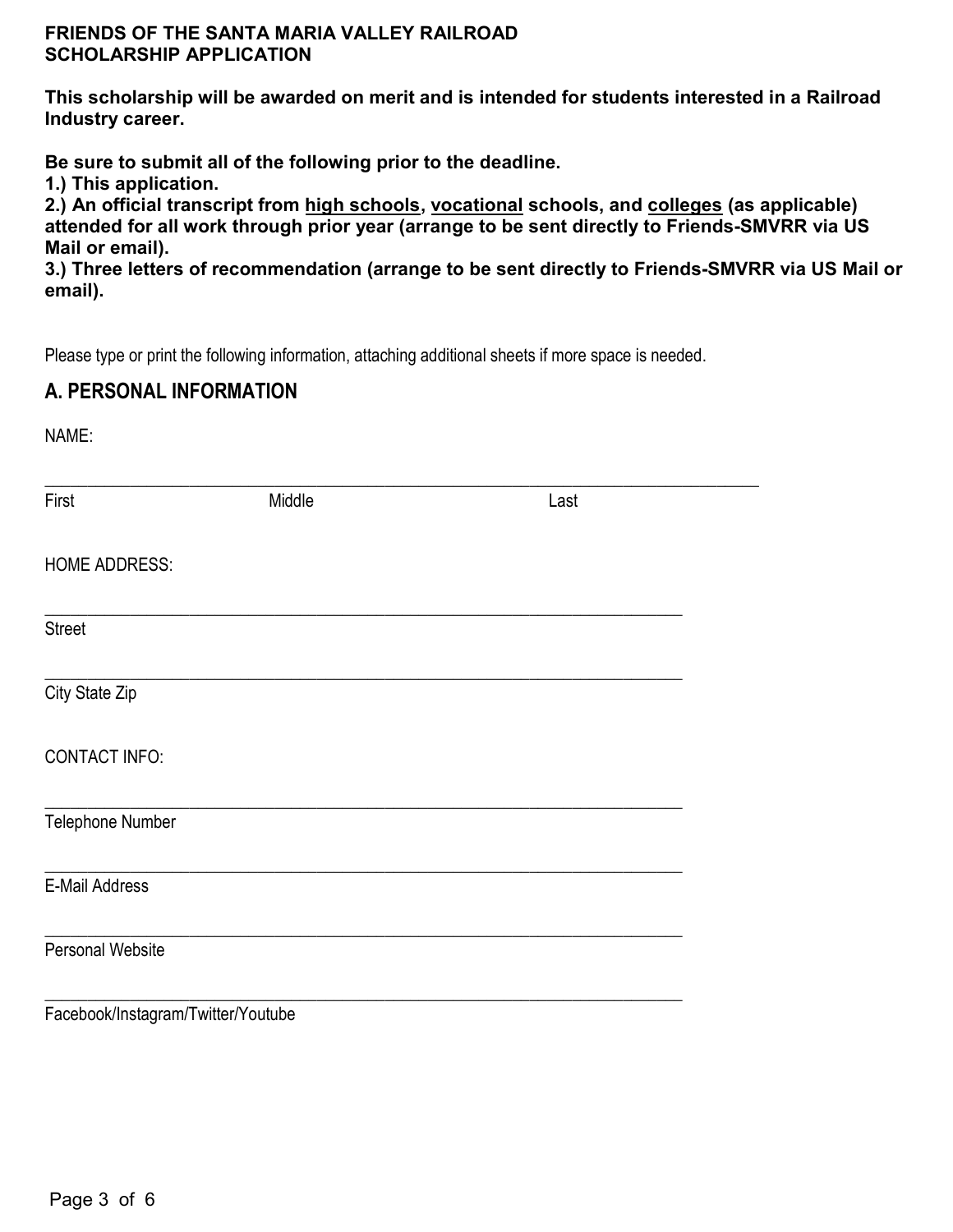## B. EDUCATION

Complete all sections where applicable.

Include High School, Vocational/Industrial Schools, Community Colleges, and Universities. (Attach additional sheets if needed)

| High School - Name                                                 | Location (City & State)<br>Location (City & State)<br>Location (City & State) | Dates From/To (Month Year)<br>Dates From/To (Month Year)<br>Dates From/To (Month Year) |         |
|--------------------------------------------------------------------|-------------------------------------------------------------------------------|----------------------------------------------------------------------------------------|---------|
| Previous/Other School #1 - Name                                    |                                                                               |                                                                                        |         |
| Previous/Other School #2 - Name                                    |                                                                               |                                                                                        |         |
|                                                                    |                                                                               |                                                                                        |         |
| Present School - Name                                              | Location (City & State)                                                       | Dates From/To (Month Year)                                                             |         |
| <b>Present School Current GPA</b>                                  | <b>Expected Date of Graduation</b>                                            | Degree/Certification Goal                                                              |         |
| Previous Degrees and Certifications Received - Name of Institution |                                                                               | Degree                                                                                 | Subject |
| Additional Education Information (if needed)                       |                                                                               |                                                                                        |         |

# C. SIGNIFICANT ACTIVITIES AND HONORS

List professional societies, civic organizations, sports, important committees or other significant organizations or activities in which you participate.  $\mathcal{L}_\mathcal{L} = \mathcal{L}_\mathcal{L} = \mathcal{L}_\mathcal{L} = \mathcal{L}_\mathcal{L} = \mathcal{L}_\mathcal{L} = \mathcal{L}_\mathcal{L} = \mathcal{L}_\mathcal{L} = \mathcal{L}_\mathcal{L} = \mathcal{L}_\mathcal{L} = \mathcal{L}_\mathcal{L} = \mathcal{L}_\mathcal{L} = \mathcal{L}_\mathcal{L} = \mathcal{L}_\mathcal{L} = \mathcal{L}_\mathcal{L} = \mathcal{L}_\mathcal{L} = \mathcal{L}_\mathcal{L} = \mathcal{L}_\mathcal{L}$ 

\_\_\_\_\_\_\_\_\_\_\_\_\_\_\_\_\_\_\_\_\_\_\_\_\_\_\_\_\_\_\_\_\_\_\_\_\_\_\_\_\_\_\_\_\_\_\_\_\_\_\_\_\_\_\_\_\_\_\_\_\_\_\_\_\_\_\_\_\_\_\_\_\_\_\_\_\_\_\_\_\_\_\_\_\_\_\_\_

\_\_\_\_\_\_\_\_\_\_\_\_\_\_\_\_\_\_\_\_\_\_\_\_\_\_\_\_\_\_\_\_\_\_\_\_\_\_\_\_\_\_\_\_\_\_\_\_\_\_\_\_\_\_\_\_\_\_\_\_\_\_\_\_\_\_\_\_\_\_\_\_\_\_\_\_\_\_\_\_\_\_\_\_\_\_\_\_

\_\_\_\_\_\_\_\_\_\_\_\_\_\_\_\_\_\_\_\_\_\_\_\_\_\_\_\_\_\_\_\_\_\_\_\_\_\_\_\_\_\_\_\_\_\_\_\_\_\_\_\_\_\_\_\_\_\_\_\_\_\_\_\_\_\_\_\_\_\_\_\_\_\_\_\_\_\_\_\_\_\_\_\_\_\_\_\_

List honors or special awards in recognition of your professional or community activities: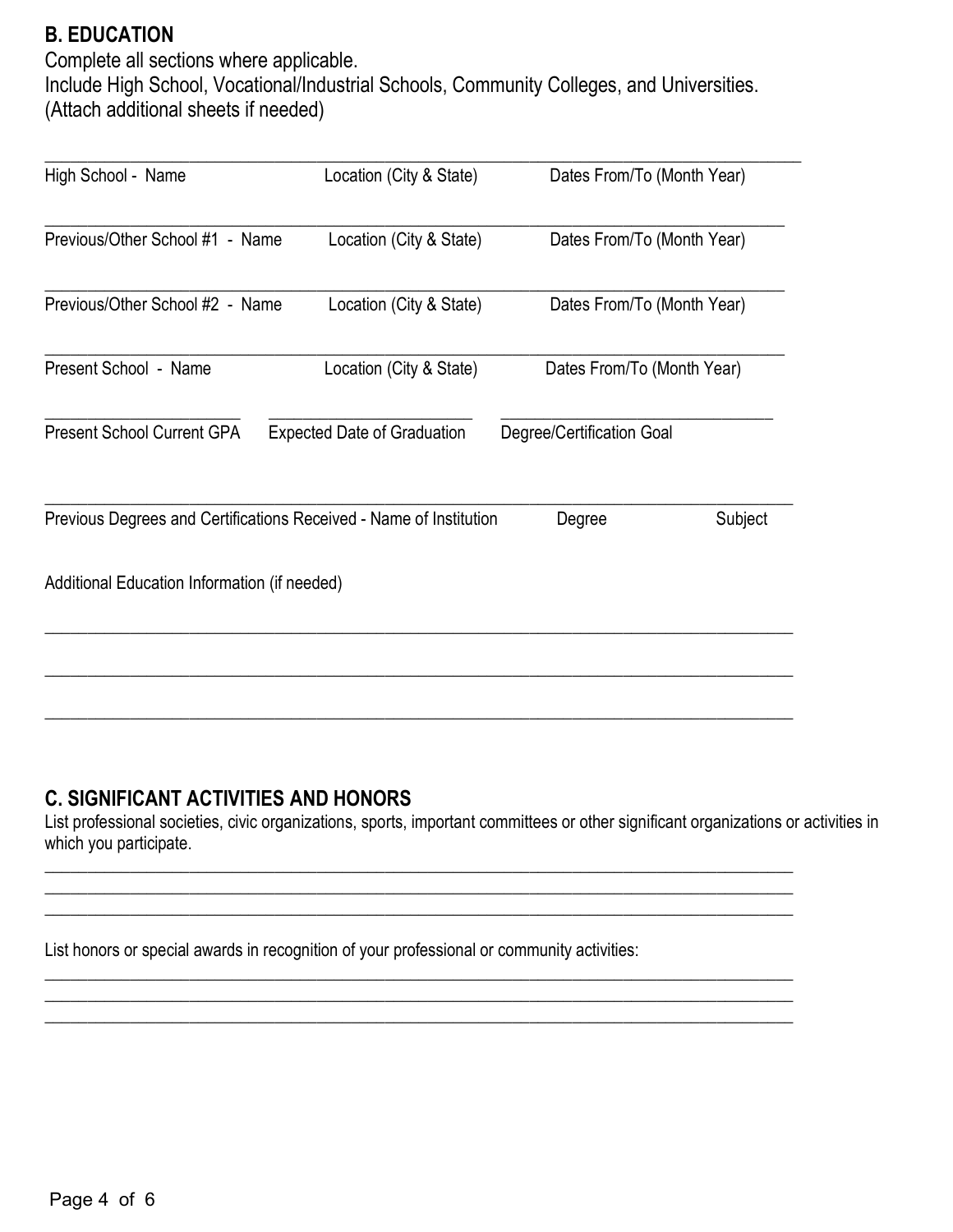# D. WORK EXPERIENCE (Most Recent First)

### **CURRENT OR RECENT:**

| Phone:                                                                                                                                                              |  |
|---------------------------------------------------------------------------------------------------------------------------------------------------------------------|--|
|                                                                                                                                                                     |  |
| To                                                                                                                                                                  |  |
|                                                                                                                                                                     |  |
|                                                                                                                                                                     |  |
| May we contact this employer for information? Yes ______ No _____<br>Do you intend to work for your present employer after completion of your studies? Yes _____ No |  |
|                                                                                                                                                                     |  |
| Phone:                                                                                                                                                              |  |
|                                                                                                                                                                     |  |
| To                                                                                                                                                                  |  |
|                                                                                                                                                                     |  |
|                                                                                                                                                                     |  |
| May we contact this employer for information? Yes _____ No _____                                                                                                    |  |
|                                                                                                                                                                     |  |
|                                                                                                                                                                     |  |
|                                                                                                                                                                     |  |
|                                                                                                                                                                     |  |